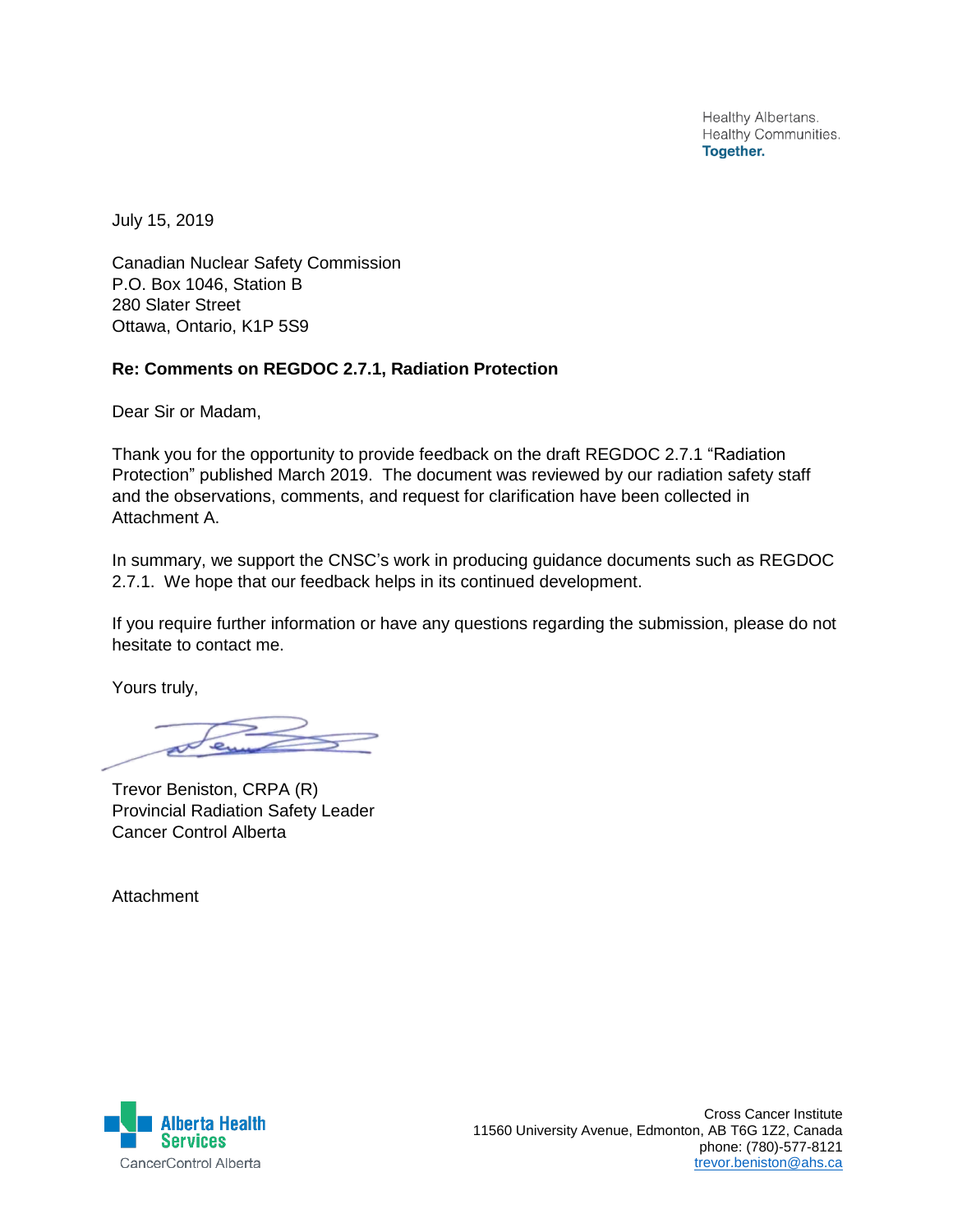## **Attachment A**

Cancer Control Alberta comments on draft REGDOC 2.7.1, Radiation Protection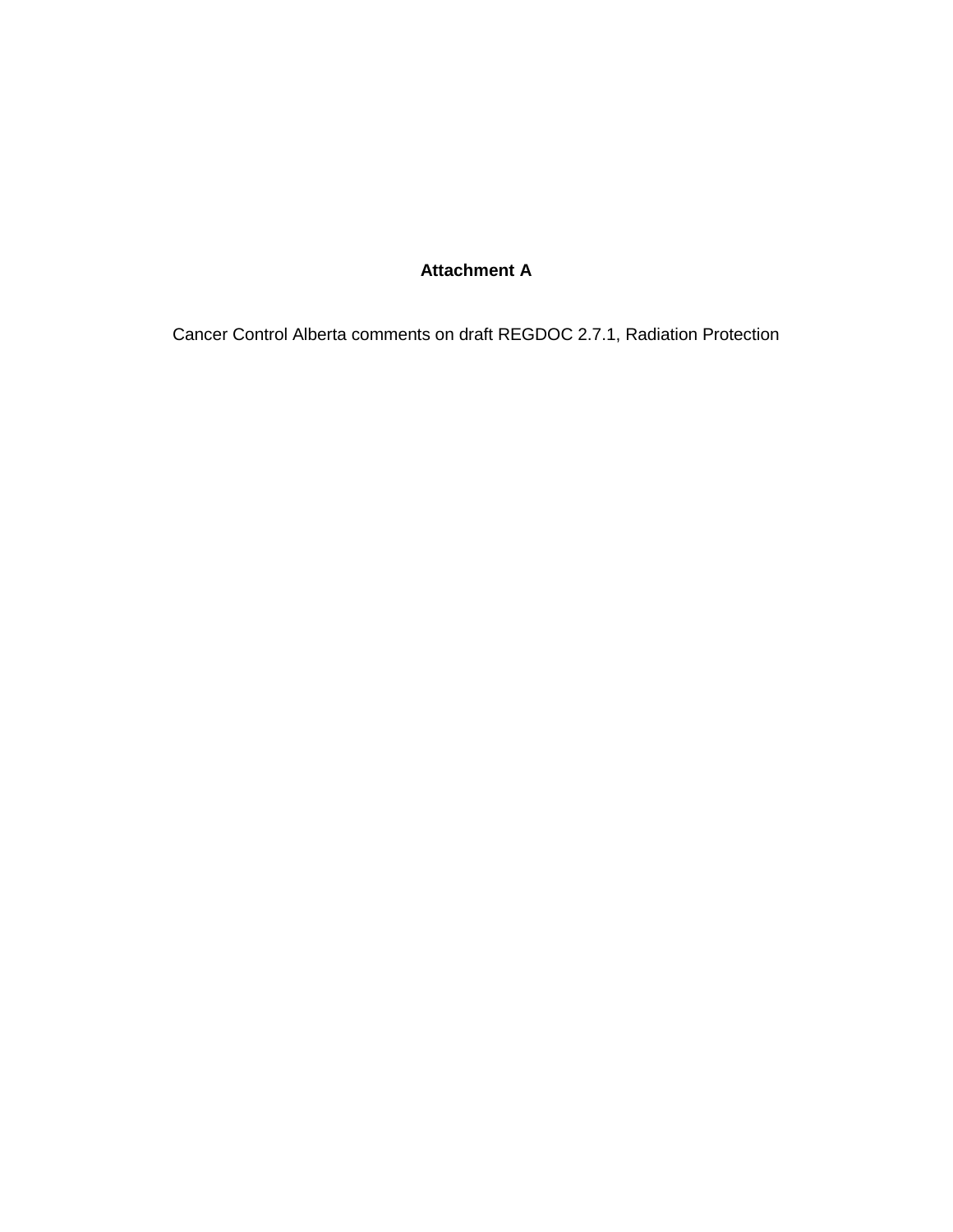## **Alberta Health Services, CancerControl Alberta comments on draft REGDOC 2.7.1, Radiation Protection**

| Item<br><b>Number</b> | <b>Document</b><br><b>Section</b>                                        | <b>Issue Raised</b>                                                                                                                                                                                                                                                                                                                                                                         | <b>Comment</b>                                                                                                                                                                                                                                                                                                                                                                                                                                                                                                                                                                                                                                                                                                                                                                                                                                  |
|-----------------------|--------------------------------------------------------------------------|---------------------------------------------------------------------------------------------------------------------------------------------------------------------------------------------------------------------------------------------------------------------------------------------------------------------------------------------------------------------------------------------|-------------------------------------------------------------------------------------------------------------------------------------------------------------------------------------------------------------------------------------------------------------------------------------------------------------------------------------------------------------------------------------------------------------------------------------------------------------------------------------------------------------------------------------------------------------------------------------------------------------------------------------------------------------------------------------------------------------------------------------------------------------------------------------------------------------------------------------------------|
| $\mathbf 1$           | Provision of<br>Information to<br>Nuclear Energy<br>Workers<br>(page 24) | "Licensees should be aware that the Canada Labour<br>Standards Regulations restricts the employment of<br>persons under the age of 17 in work activities that would<br>require NEW status, as defined in the NSCA."                                                                                                                                                                         | Does the Canada Labour Standards Regulations (CLSR)<br>apply to all licensees? We don't believe this is a true<br>statement.<br>Our understanding is that the CLSR applies only to "federal<br>work, undertaking or business" that is within the legislative<br>authority of Parliament. Not all occupations working with<br>sources of radiation would fall explicitly under federal<br>jurisdiction.<br>Healthcare workers, for example, are provincially regulated<br>occupations and the CLSR would not apply.<br>We agree with restricting the NEW classification to persons<br>17 or older, but the wording of the sentence is not factually<br>correct and should be corrected or removed.<br>Restricting the age of an NEW would be better addressed<br>globally by adding it to section 10 of the Radiation Protection<br>Regulations. |
| $\overline{2}$        | Provision of<br>Information to<br>Nuclear Energy<br>Workers<br>(page 24) | "Licensees' obligations to inform NEWs of their dose levels<br>do not cease if the NEW leaves employment during the<br>course of a year (e.g., contractor personnel, retirees and<br>employee terminations). Licensees should make efforts to<br>inform any NEW who has left their employment of their<br>radiation dose levels in a timely manner, once this information<br>is available." | These two sentences seem to be slightly contradictory.<br>The first sentence states the certainty of the licensee's<br>obligation to inform the NEW of their dose level, while the<br>second sentence gives the impression that the effort to inform<br>the NEW is optional.<br>If the obligation is certain, then the second sentence could be<br>reworded as:<br>"Licensees must make reasonable efforts to inform any<br>NEW who has left their employment of their radiation dose<br>levels in a timely manner, once this information is available"<br>The addition of "reasonable" is necessary as contacting<br>departed employees is not always possible or done in a timely<br>manner.                                                                                                                                                  |

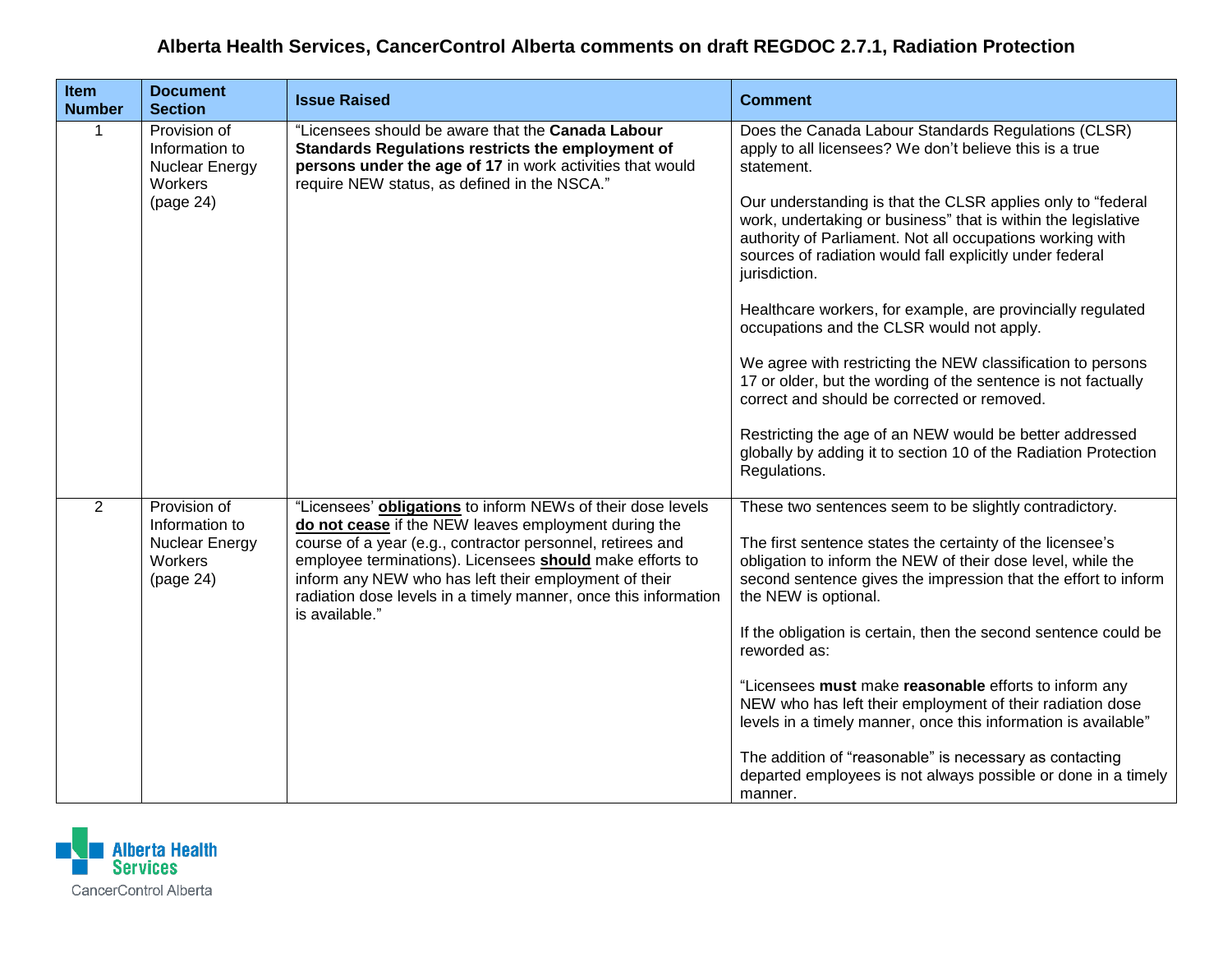| 3 | Provision of<br>Information to<br>Nuclear Energy<br>Workers<br>(page 24) | "Licensees must <i>inform all workers</i> of the risks associated<br>with potential emergency activities in relation to the dose<br>limits established in section 15 of the Regulations, and of how<br>they should protect themselves while conducting their<br>assigned duties during the emergency." | According to the proposed Radiation Protection Regulation<br>amendments, the requirement is to notify Nuclear Energy<br>Workers and not all workers.<br>Additionally, this seems more appropriate as training content<br>rather than notification. The NEW classification informs a<br>worker of their higher dose level and potential risks<br>associated with the possible higher dose. Describing the<br>actions necessary to protect themselves during an emergency<br>would be better delivered and received as part of a training<br>program rather than an information document.<br>When a worker provides written acknowledgement that he or<br>she has received the information, does this imply the worker<br>is familiar with their responsibilities during an emergency and<br>the employer is not obligated to provide training?<br>If not, then what is the purpose of informing the worker to<br>begin with if they are going to receive emergency response<br>training regardless? |
|---|--------------------------------------------------------------------------|--------------------------------------------------------------------------------------------------------------------------------------------------------------------------------------------------------------------------------------------------------------------------------------------------------|----------------------------------------------------------------------------------------------------------------------------------------------------------------------------------------------------------------------------------------------------------------------------------------------------------------------------------------------------------------------------------------------------------------------------------------------------------------------------------------------------------------------------------------------------------------------------------------------------------------------------------------------------------------------------------------------------------------------------------------------------------------------------------------------------------------------------------------------------------------------------------------------------------------------------------------------------------------------------------------------------|
| 4 | Provision of<br>Information to<br>Nuclear Energy<br>Workers<br>(page 25) | "Records of written acknowledgments by NEWs must be<br>retained by the licensee in accordance with subsection<br>28(1) of the General Nuclear Safety and Control Regulations."                                                                                                                         | The subsection defines the record retention period in this<br>case as "one year past expiry of the licence".<br>For longer period licences (such as a Class II operating<br>licence for a radiotherapy facility), the requirement would be<br>the NEW record for an employee that leaves in the first year<br>of the licence period be kept for another 10 years.<br>What is the benefit of keeping this record for such a length of<br>time? The employees training records and dose records are<br>not kept as long. The NEW record should be maintained with<br>the same period as the employee's training record.                                                                                                                                                                                                                                                                                                                                                                              |
| 5 | Appendix B.1.1:<br>Contamination<br>control limits<br>(page 46)          | "Any surface contamination control limits for clean areas and<br>release criteria chosen by a licensee must meet the<br>definition of a conditional clearance level as defined in the<br>Nuclear Substances and Radiation Devices Regulations."                                                        | With respect to its application in the NSRD regulations,<br>"conditional clearance level" means an activity concentration<br>that does not result in an effective dose:                                                                                                                                                                                                                                                                                                                                                                                                                                                                                                                                                                                                                                                                                                                                                                                                                            |